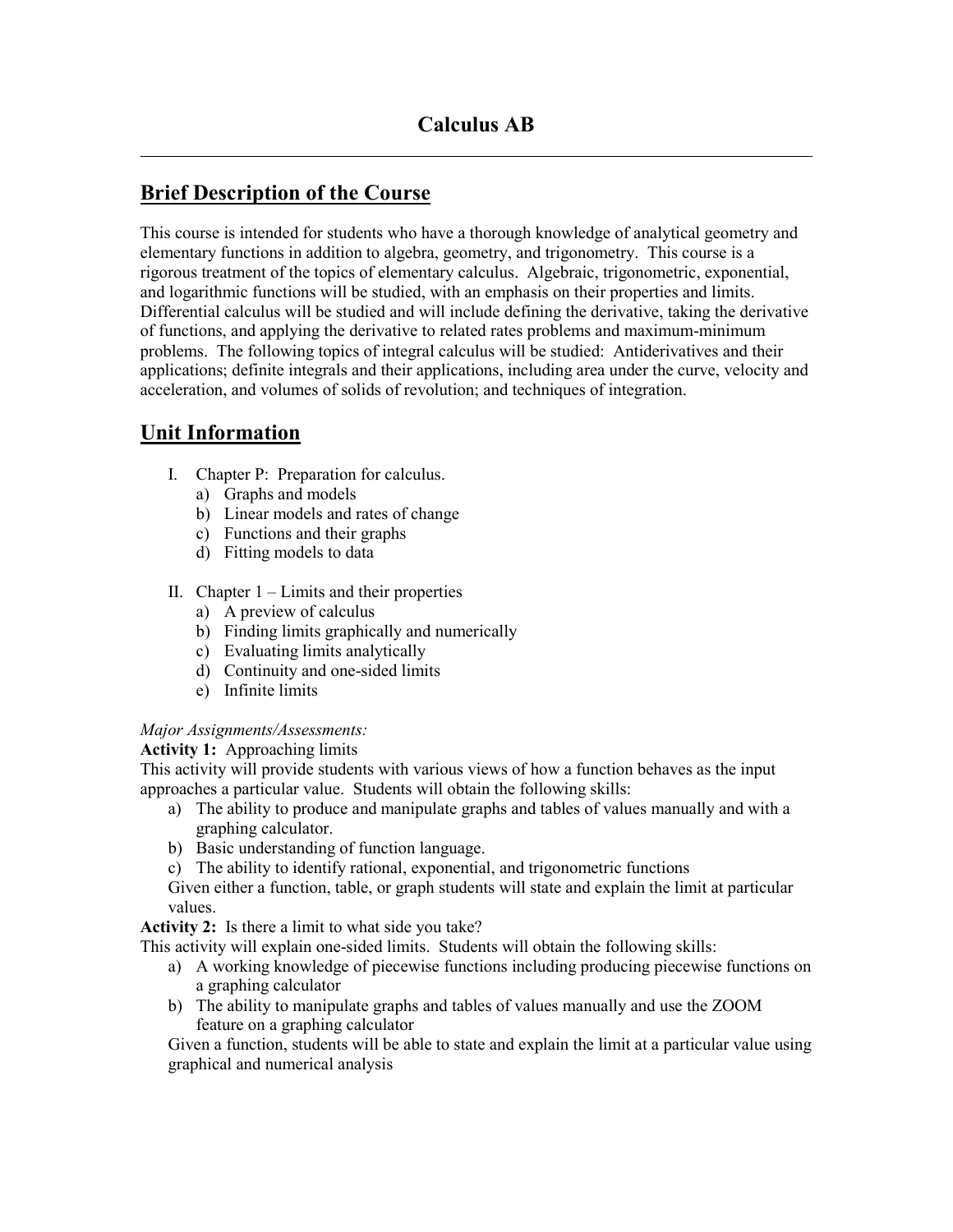#### III. Chapter 2: Differentiation

- a) The derivative and the tangent line
- b) Basic differentiation rules and rates of change
- c) The product and quotient rules and higher order derivatives
- d) The chain rule
- e) Implicit differentiation
- f) Related rates

#### *Major Assignments/Assessments*

**Activity 3:** Local linearity, differentiability, and limits of difference quotients In this activity, the local linearity of several functions at different points is discussed and explored. The concept of local linearity is linked to differentiability by examining one-sided limits of difference quotients of several functions numerically as h approaches 0. Students can investigate the local linearity given a function and a point and then connect that notion with the functions differentiability at that point.

#### Lab: Discovering the Derivative

- a) Students will define the slope of a function at a point by zooming in on that point
- b) Students will develop the definition of the derivative of a function at a point by examining the slopes of secant lines
- c) Students will understand situations in which the derivative fails to exist

This lab encourages students to discover the limit definition of the derivative by looking at graphs of functions and secant lines that approach the tangent line to the graph at a point.

#### IV. Chapter 3: Applications of the Derivative

- a) Extrema on an interval
- b) Rolle's Theorem and the Mean Value Theorem
- c) Increasing and decreasing functions and the First Derivative Test
- d) Concavity and the Second Derivative Test
- e) Limits at infinity
- f) A summary of curve stretching
- g) Optimization problems
- h) Newton's method
- i) Differentials

#### *Major Assignments/Assessments*

#### **Activity 4:** Graphs of functions and their derivatives

In this activity, the concepts of increasing and decreasing function behavior are defined. This is followed by a graphical and symbolic exploration designed to show students how and why the derivative can be used as an indicator for this behavior. The concepts of local maxima and minima are then informally defined, followed by questions that allow students to uncover the ideas behind the first derivative test. Students should be able to state in written form how the derivative can help find local maxima and minima where differentiable.

**Activity 5**: Students will make freefall measurements by using an apparatus that provides the students the ability to graph 2-dimensional position of an object in free-fall in equal time intervals. The students will then graphically determine the position equation and use derivatives to determine both the velocity and acceleration equations for freefall.

**Activity 6:** Students will build "penny" boats, which are constructed out of a square (10 cm x 10 cm AL foil) and are designed to hold as many pennies as possible without sinking in a sink of water. Students will be required to maximize volume and determine the height (based on the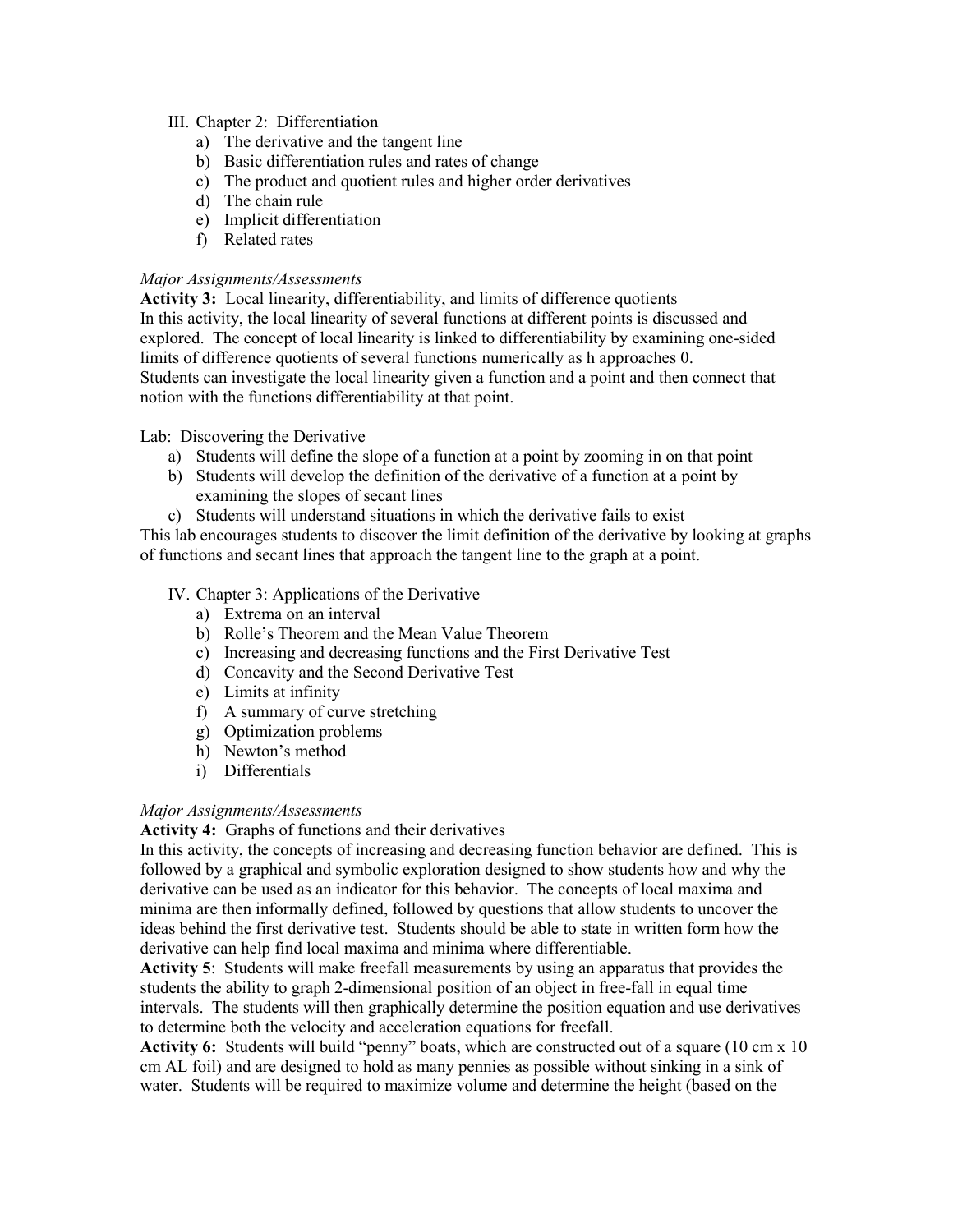geometric shape) that accomplishes this. Graphing calculator plots and differentiation will be emphasized.

Chapter 4: Integration

- a) Antiderivatives and indefinite integration
- b) Area
- c) Riemann sums definite integrals
- d) The Fundamental Theorem of Integral Calculus
- e) Integration by substitution
- f) Numerical Integration

#### *Major Activities/Assignments:*

#### **Activity 7:** Approximating integrals with Riemann sums

In this activity, students will calculate and analyze Riemann sums. They will draw rectangles whose areas correspond to terms of Riemann sums and observe the convergence of left-handed and right-handed Riemann sums by using a graphing calculator to automate the production of Riemann sums with regular partitions having a large number of subintervals.

**Activity 8:** Students will determine distance and speed of an object under uniform acceleration. They will use graphing techniques and antiderivatives. A free-fall apparatus will be used. Lab: Area Functions

- a) Students will be introduced to the idea of area under a curve as a function
- b) Students will extend this idea to accumulation functions
- c) Students will make conjectures about the derivative of such functions

#### **Activity 9:** Introduction to slope fields

This activity is used as the students' first introduction to the idea of slope fields. Students will use a graphing calculator with an overhead interface to project grid points on a whitewall. Students will alternatively draw one of the line segments making up the slope field for a particular dy/dx. Students will be able to create their own slope fields for a given differential equation and grid points using pencil and paper.

- V. Chapter 5: Integration
	- a) The natural logarithmic function: differentiation
	- b) The natural logarithmic function: integration
	- c) Inverse functions
	- d) Exponential functions: differentiation and integration
	- e) Bases other than e and applications
	- f) Differential equations: growth and decay
	- g) Differential equations: separation of variables
	- h) Inverse trigonometric functions: differentiation
	- i) Inverse trigonometric functions: integration
- VI. Chapter 6: Applications of Integration
	- a) Area of a region between two curves
	- b) Volume: disk method
	- c) Volume: shell method
	- d) Arc length and surface of revolution